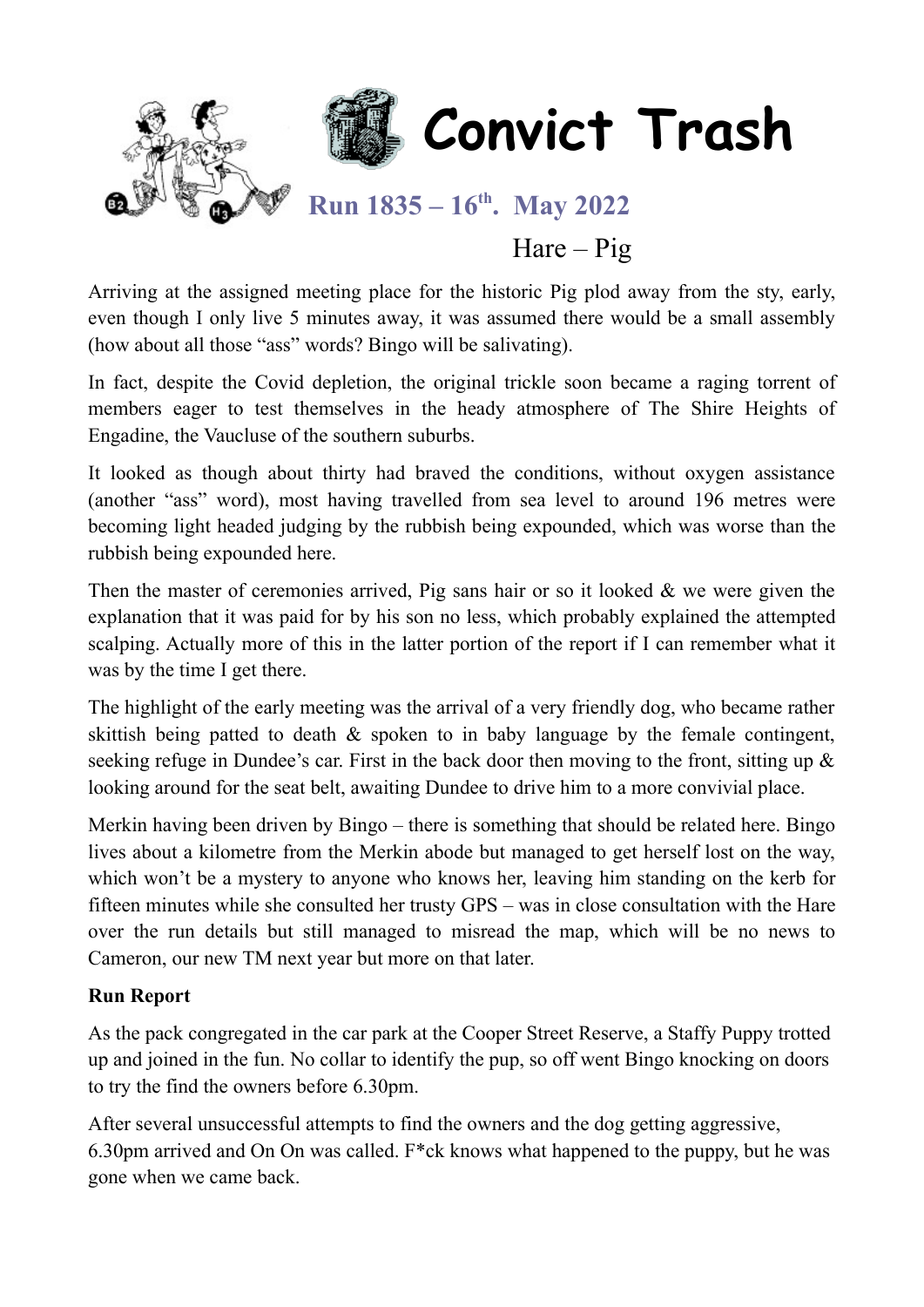As we headed through the dark park and out onto the Highway, Cold Duck was being cautious as he was sure there was an on back looming. He was right and ended up leading the pack as we headed south along the highway.

Not many runners this week so Sir Les, Dundee, Bingo, Curtsing, Grewsome, Scotch Mist, Cameron and Andrew quickly caught up Cold Duck and we headed down hills, up hills and along tracks which all ended up hitting Woronora Road, before rounding St John Bosco School and heading for home.

The walkers including Cannon Mouth, Bower Bird, Stop Cock, Moa Goa, Sniffer, QR, Slotcard, Doc, Blondie and Rabbit did their own trail and tried to avoid the hills before heading home to joining Goldmark and Babe at the bucket.

Cold Duck volunteered to do the run report and gave Pig a 8/10 after taking so points off for all the hills. Circle done and off to Yakoo Thai Restaurant for a well deserved feed..

On On

Merkin.

Doc then delivered the following eulogy:

Well I wouldn't call it much of a eulogy & I don't know if he's going to send anything to me regarding the location & it's heritage so I'll add a few tidbits here:

### *Engadine*

 *Engadine is located 33 kilometres south of the Sydney CBD & 49 kilometres north of Wollongong*

 *Engadine was proclaimed a village in 1933 & officially opened in 1940, when a home for Boys was opened by Father Dunlea.*

 *Crimewise Engadine is considered very safe, since Pig moved to Heathcote, with a low of 0.06% per capita rating.*

 *It has many natural landscapes, The Needles, The Blue Lagoon, the Wetlands & Dundee's back yard, which dumps copious volumes of water onto Anzac Oval.*

 *Wikopaedia suggests Engadine is a very friendly suburb, since Pig moved, with a bit of country charm, 15 minutes to surf beaches, 35 minutes to the city & 30 minutes to Wollongong, it provides the best of both worlds.*

 *Friends of the writer, who moved to Cronulla, have moved back to Engadine, simply because they missed the life & comradery of the suburb. Other people aren't allowed without a valid passport.*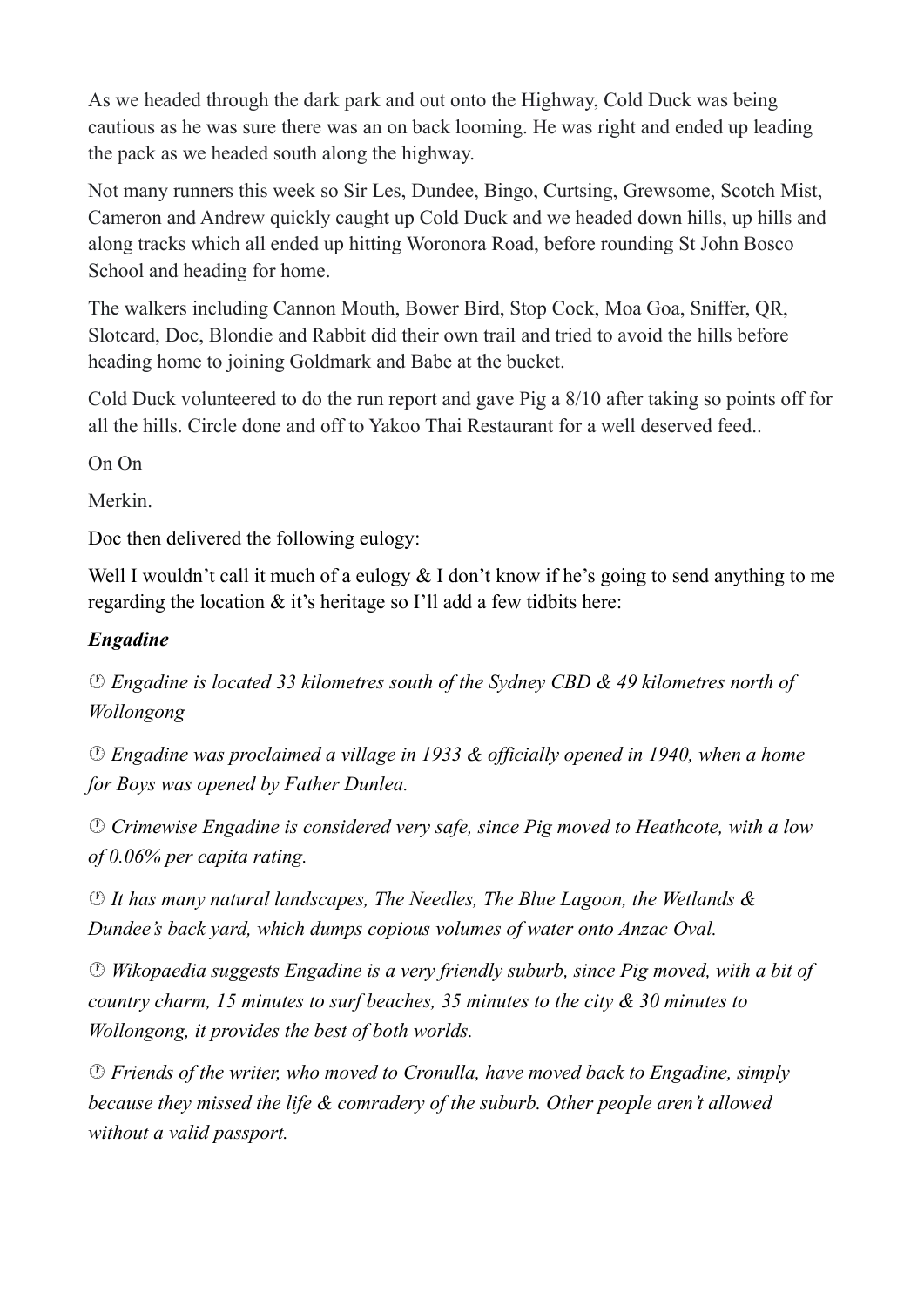Run Reporter was Duck, who complained cause he was given no warning for the job just like he used to do when RA. He suggested, unlike Wikopaedia, that Engadine was a crummy village full of boring people with the only exciting thing on the run was passing Bosco College & Boys Town, which we didn't do. He then remembered that we negotiated some hills & steps. Bloody brilliant summation & ave it 8 out of 10.

Now by way of response, it's known that Duck is a regular visitor to the suburb as it houses his work abode & it's obvious the superior intellect of those inhabiting said suburb snub their respective noses at infiltrators, who feel the need to besmirch their place of inhabitance.

I'm not worried that he may be offended by this as he probably doesn't understand the language.

## **Visitors**

**Curtseying** his continuing presence is appreciated.

### **Birthdays**

None

### **Badges**

**Sir Les –** 750 all run but not sure if he received the badge cause I was trying to write stuff.

### **Prickette of the Week**

Now we need to put all this in perspective as I think it started when Pig & his son were arguing over fee payments & Jarryd (don't know if that's the way it's spelt) was suggesting his father was to pay or something cause he paid for his scalping. There was tumultuous appraisals being offered by the female contingent, which resulted in Pig calling all women bitches (it was noted by the writer that Mrs. Pig wasn't present at the time).

**Pig** was nominated by Duck for Prickette but I didn't get the association (another "ass" word) so can't really supply but was probably something to do with what was related above & I can't understand why Duck was the nominator as his better half wasn't in attendance either.

### **Prick of the Week**

**Cameron** was nominated by Sir Les for suggesting he's old & can't see or hear anything like the other old pricks over there – Curtseying & Dundee. Now this has a right of reply from the old pricks, who were deeply offended by being called old & it was noted that Cocky Little Bugger (could that be his Hash name?) admitted during the run - quote "I don't know where we are & why are we running down here?" His nomination for TM next year is being reassessed (another "ass").

**Duck** was nominated by Grewsome for something about old blokes & Rabbit nominated him as well for buggered if I know.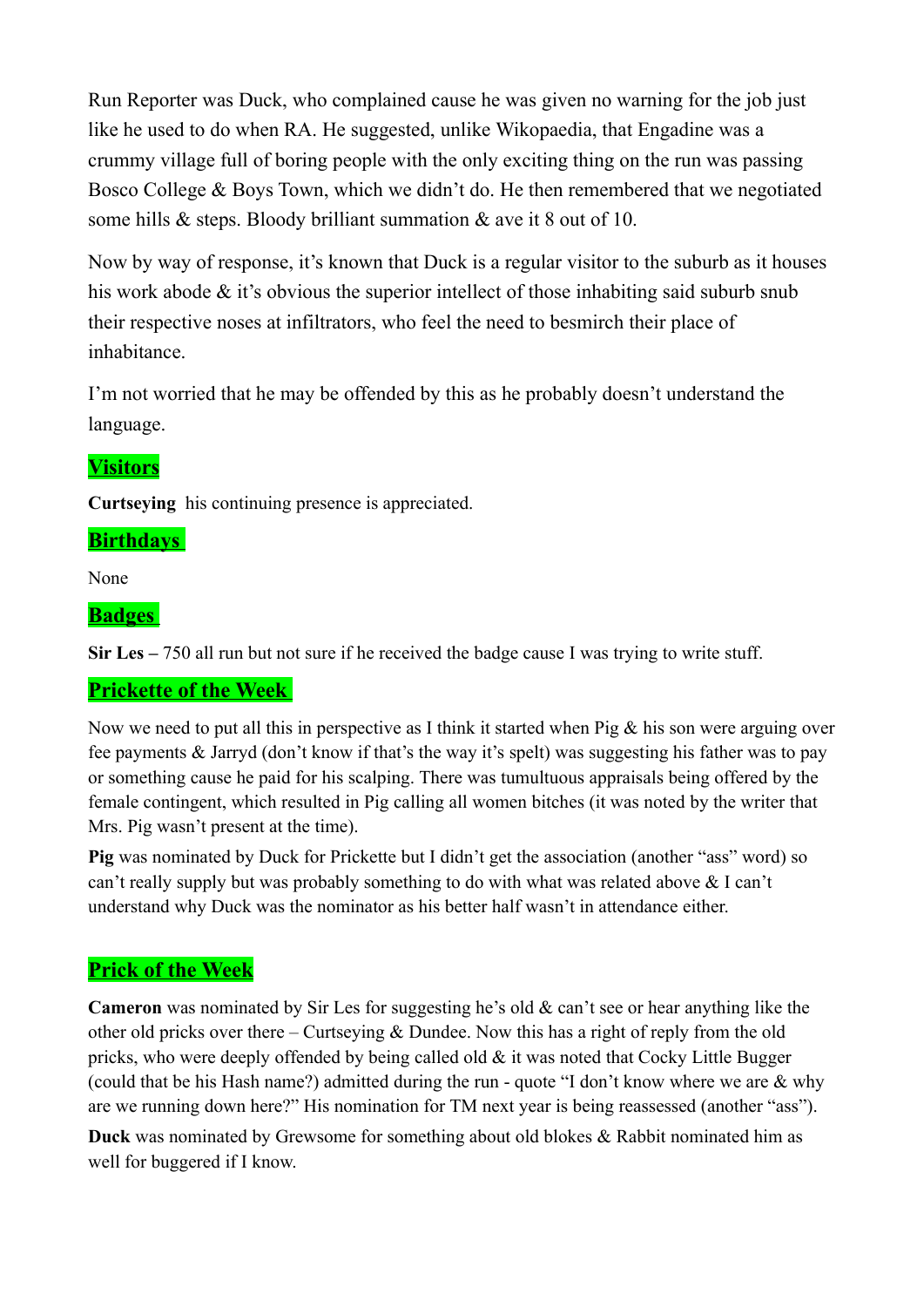**Duck** was also nominated by Pig for not being at home looking after his sick wife, which seemed a bit rich from him as he called all women bitches just prior.

**Duck** was also nominated by buggered if I know, something about being hard when you put it in the first time. It's presumed that has some sexual connotations but I'm not sure how long it's been since Duck has seen his dick so not sure what it means.

Winners – **Pig & Duck**

#### **Possible Events Calendar**

**B2H3 Events Diary (Proposed)** AGPU - 18th March 2023 Sutherland to Surf -  $17<sup>th</sup>$  July Xmas in July -  $29<sup>th</sup>$  July 1850 Gold Rush Run - 29<sup>th</sup> August Pub Crawl -  $16^{th}$  September

Check the Web Page: <https://www.botanybayh3.com/>

## **Jokes**

# **True Story**

**A man who tried to hold up a bank that closed 17 years ago has been jailed for seven years, a court said , in what the Bild daily called the case of "Germany's dumbest bank robber".**

**The regional court in the western city of Osnabrueck said the defendant, identified only as 57-year-old Siegfried K, arrived at the bank branch , now equipped only with cash machines, with a toy gun in May.**

**He seized a female "hostage" in the lobby of the building to demand a 10,000 (\$A13,220) ransom from bank employees.**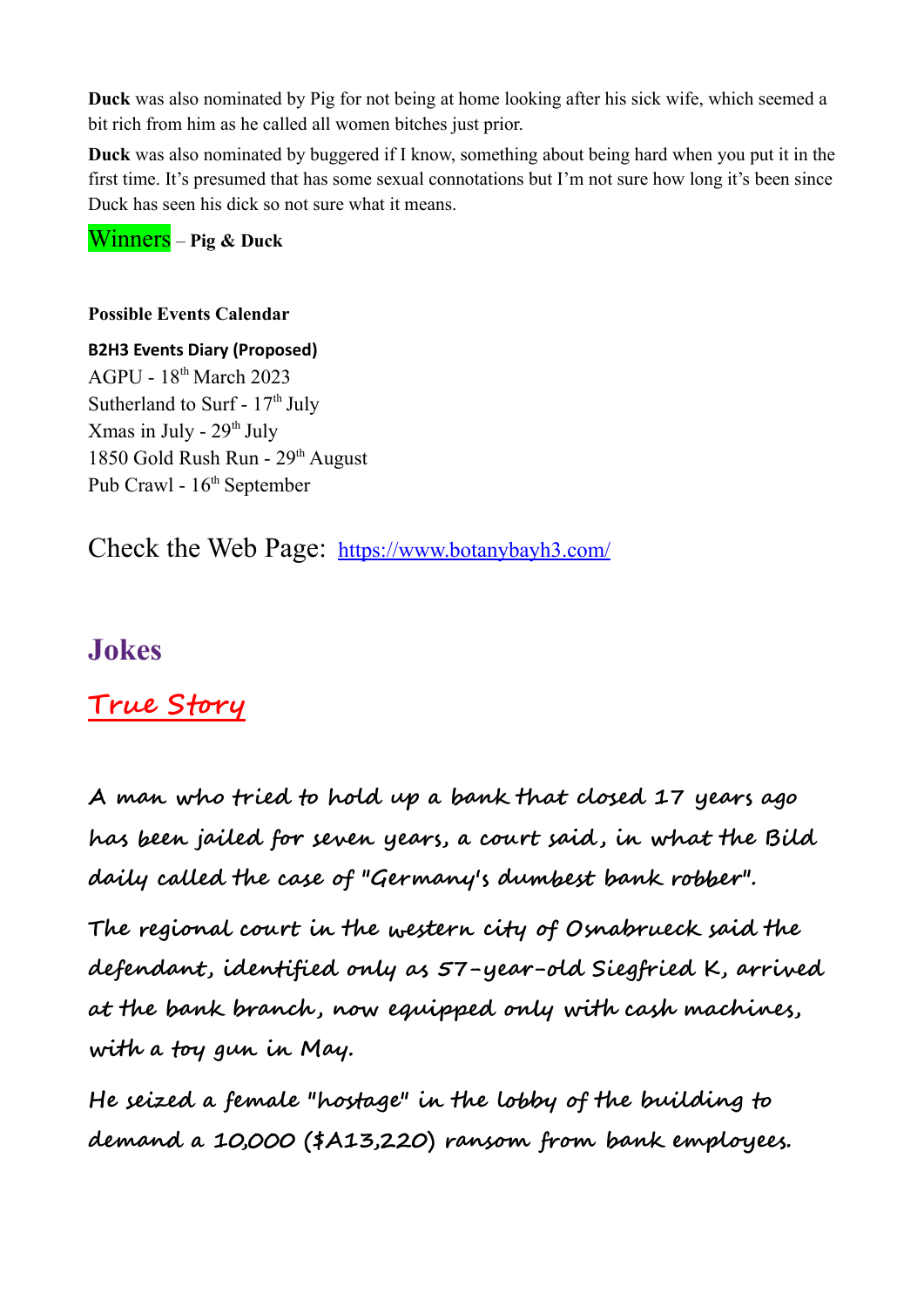**"This plan failed however due to the fact that the building has not held a bank for more than a decade but rather a physiotherapy practice ," the court said in a statement.**

**Bild said the bank had moved out 17 years ago.**

**"After the defendant recognised the situation , he changed his plan and demanded a passer-by withdraw money from the cash machine ," the court said.**

**"She withdrew 400 euros and the defendant made off with the cash in a car he had stolen ."**

**He later abandoned the vehicle but left the plastic pistol , covered with his fingerprints, between the seats.**

**The court said Siegfried K had confessed to the robbery and judges handed down a seven-year sentence on Tuesday due to 22 previous convictions over the last 40 years.**

**I pointed to two old drunks sitting across the bar from us and told my friend "That's us in 10 years". He said "That's a mirror, dip-shit!**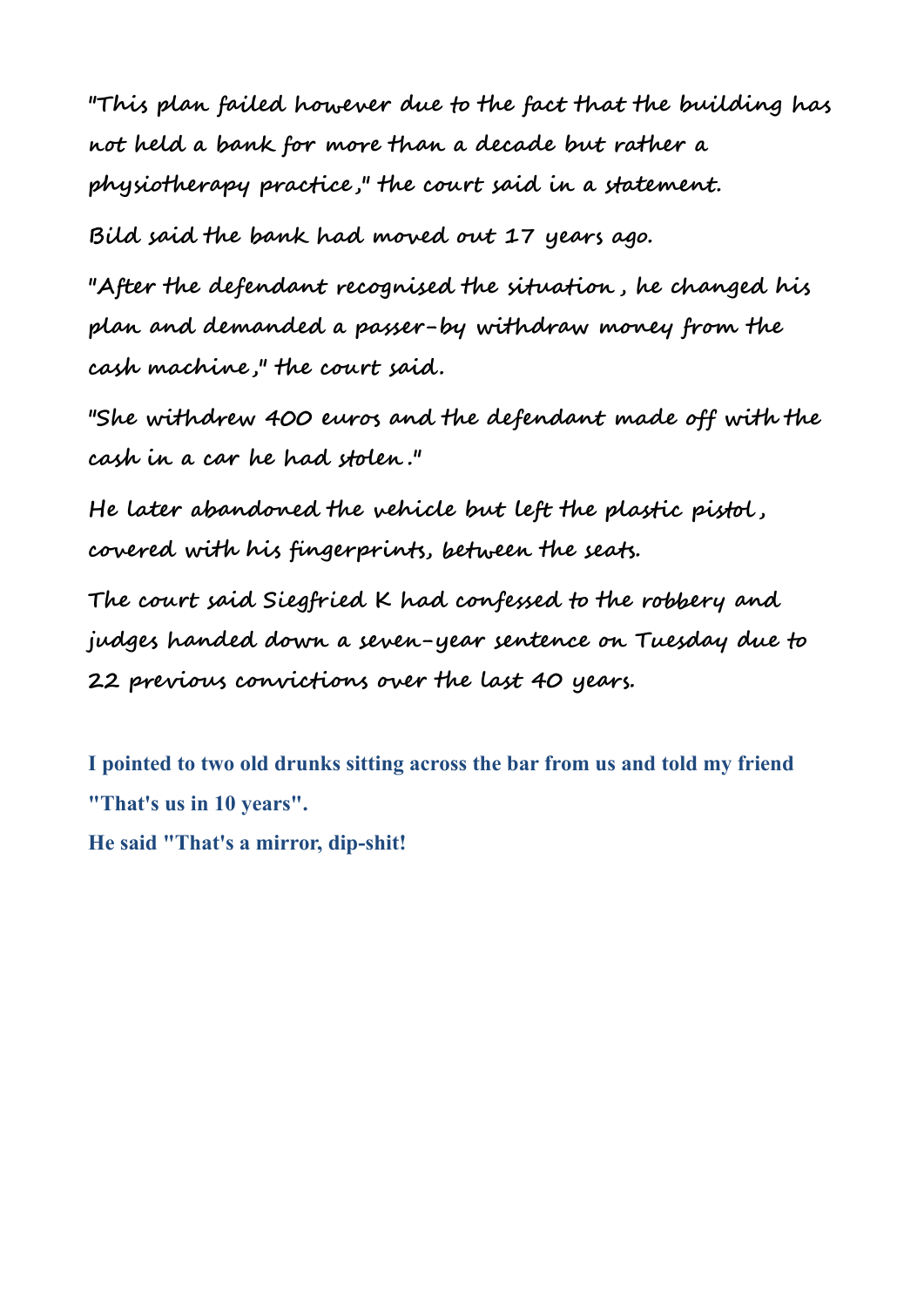# Lee Trevino....True story as told by him.

**One day, shortly after joining the PGA tour in 1965, Lee Trevino, a professional golfer and married man, was at his home in Dallas , Texas mowing his front lawn, as he always did. A lady driving by in a big, shiny Cadillac stopped in front of his house, lowered the window and asked, "Excuse me, do you speak English ?" Lee responded, "Yes M'aam, I do" The lady then asked, "What do you charge to do yard work ?" Lee said, " Well, the lady in this house lets me sleep with her". The lady hurriedly put the car into gear and sped off.**

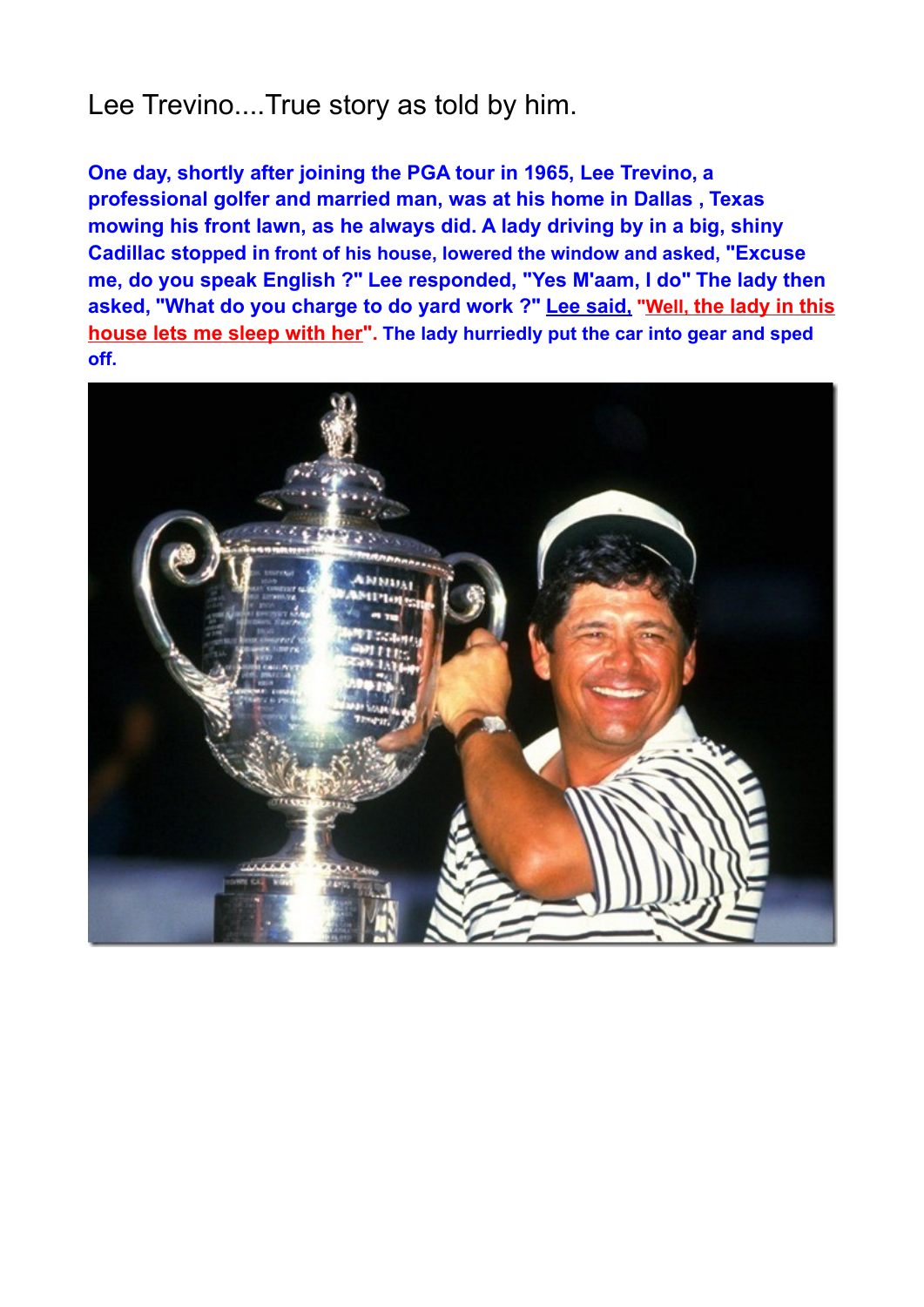**The room was full of pregnant women with their husbands.** 

**She said, "Ladies, remember that exercise is good for you. Walking is especially beneficial.** 

**It strengthens the pelvic muscles and will make delivery that much easier.**

**Just pace yourself, make plenty of stops and try to stay on a soft surface like grass or a path."**

**"Gentlemen, remember -- you're in this together. It wouldn't hurt you to go walking with her.** 

**In fact, that shared experience would be good for you both."**

**The room suddenly became very quiet as the men absorbed this information.**

**After a few moments a man, name unknown, at the back of the room, slowly raised his hand.**

**"Yes?" said the Instructor.**

**"I was just wondering if it would be all right if she carries a golf bag while we walk?"**

**Brings a tear to your eye doesn't it?** 

**This kind of sensitivity just can't be taught.**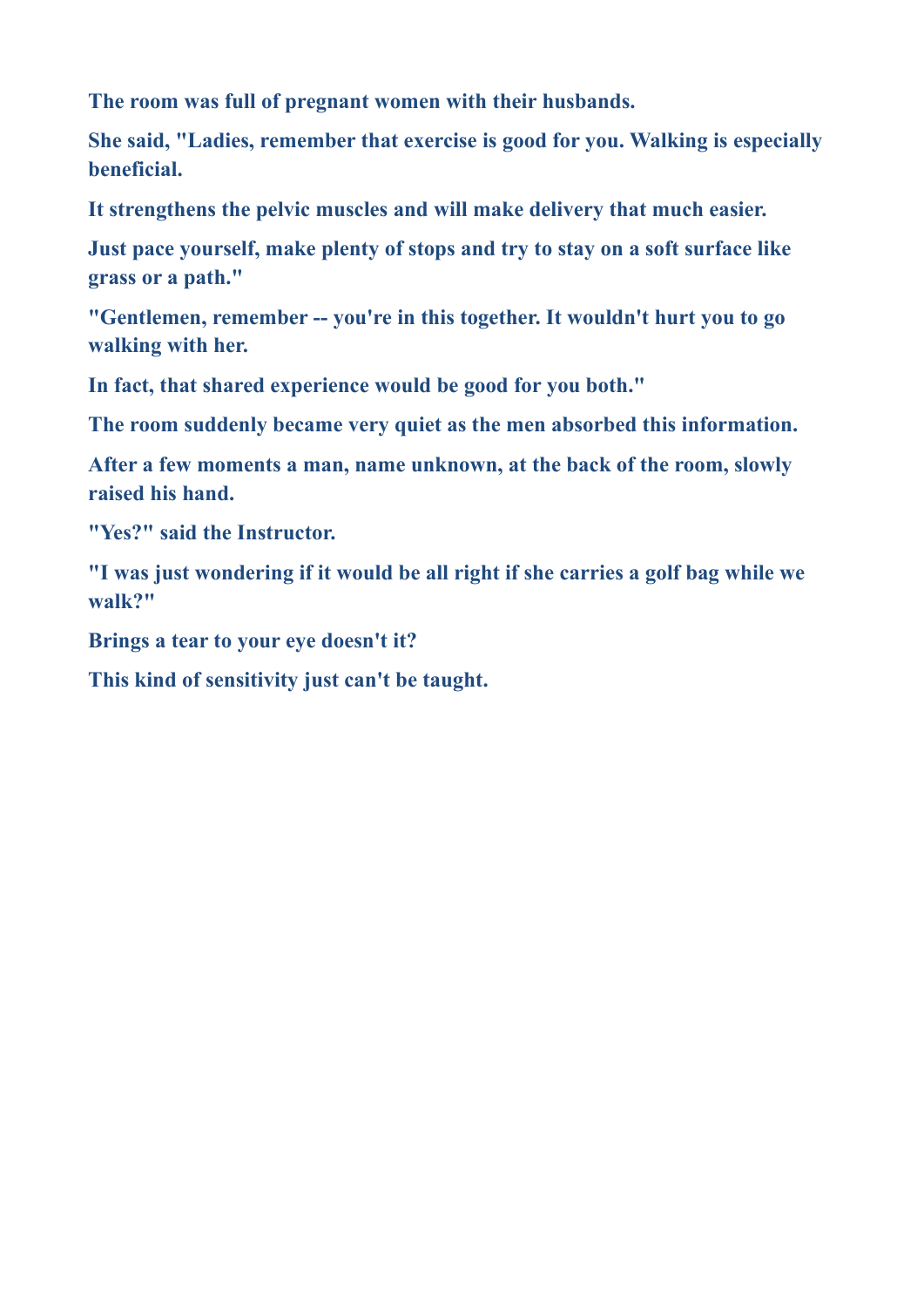*A woman was proudly driving her 'pubic beetle' until the police arrested her after a series of accidents. The court ruled that her car was creating a dangerous situation on the roads. It was ruled that she had to paint over her car's hood.*

*Here's a picture of her VW before she had to repaint it.*



*You don't suppose the other drivers were driving along going 'Twat was that??' And was she charged with pubic indecency? It's a good thing she was picked up by the fuzz... I'll stop the cracks now*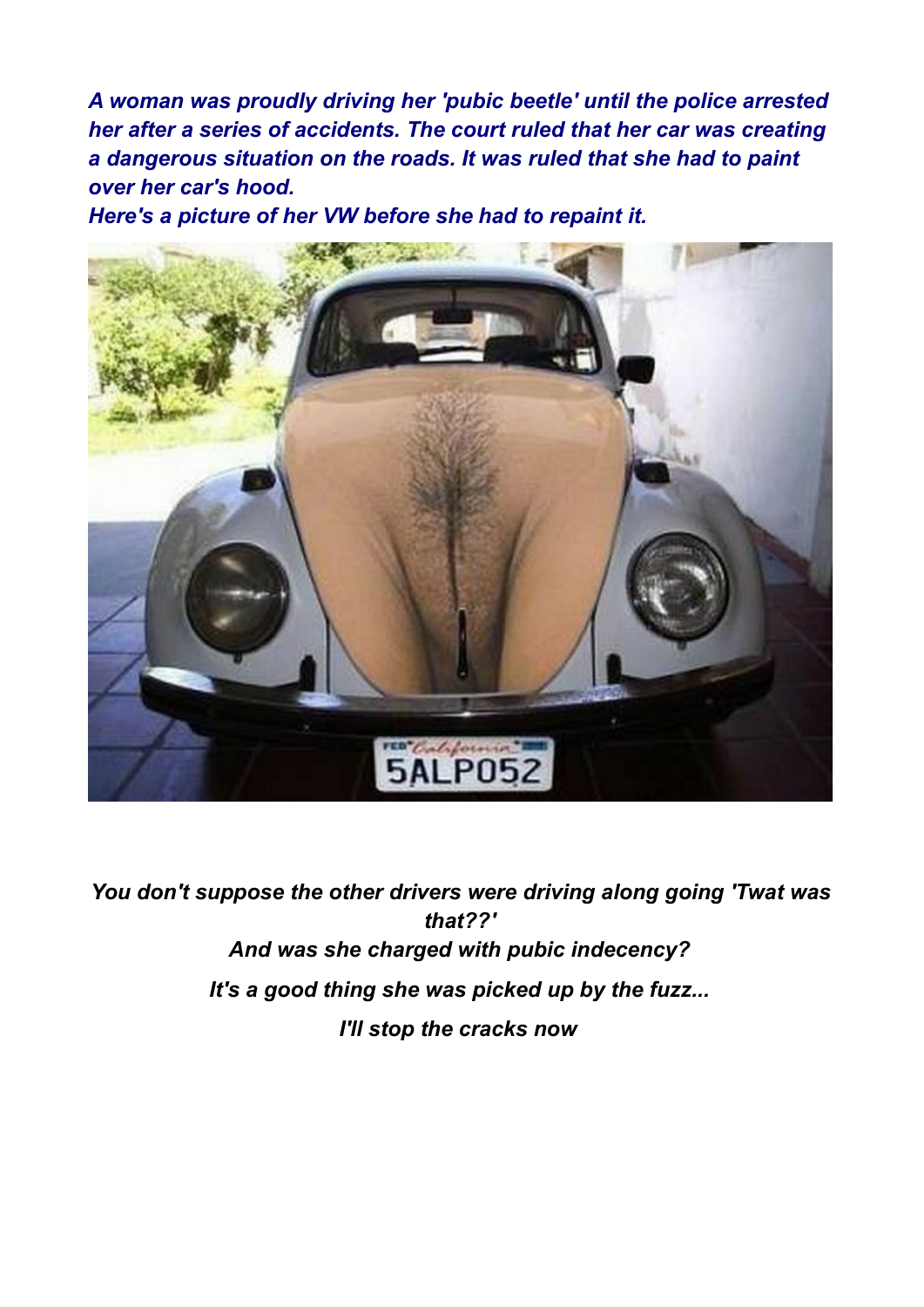*A man wonders if having sex on the Sabbath is a sin because he is not sure if sex is work or play. So he goes to a priest and asks for his opinion on this question.*

*After consulting the Bible, the priest says, "My son, after an exhaustive search, I am positive that sex is work and is therefore not permitted on Sundays."*

*The man thinks: "What does a priest know about sex?" So he goes to a Lutheran minister, who after all is a married man and experienced in this matter.* 

*He queries the minister and receives the same reply: "Sex is work and therefore not for the Sabbath!"*

*Not pleased with the reply, he seeks out a Rabbi, a man of thousands of years tradition and knowledge.* 

*The Rabbi ponders the question, then states, " My son, sex is definitely play."* 

*The man replies, "Rabbi, how can you be so sure when so many others tell me sex is work?"* 

*The Rabbi softly speaks, "My son, if sex were work, my wife would have the maid do it."*

**Two Newfies were out drinking and talking about their favourite sex positions. One said, 'I think I enjoy the rodeo position the best.'**

**'I don't think I have ever heard of that one,' said the other Newfie 'What is it?'**

**'Well, it's where you get your wife down on all fours and you mount her from behind. Then you reach around and cup each one of her breasts in your hands and whisper in her ear: 'By Jesus, these feel just like your sister's.' Then you try and stay on for 8 seconds.'**

*The Iranian Ambassador to the UN had just finished giving a speech and walked out into the lobby where he met the U.S. President. They shook hands, and as they walked the Iranian said, "You know I have just one question about what I have seen in America .*

*"The President said, "Well, anything I can do to help you, I will".*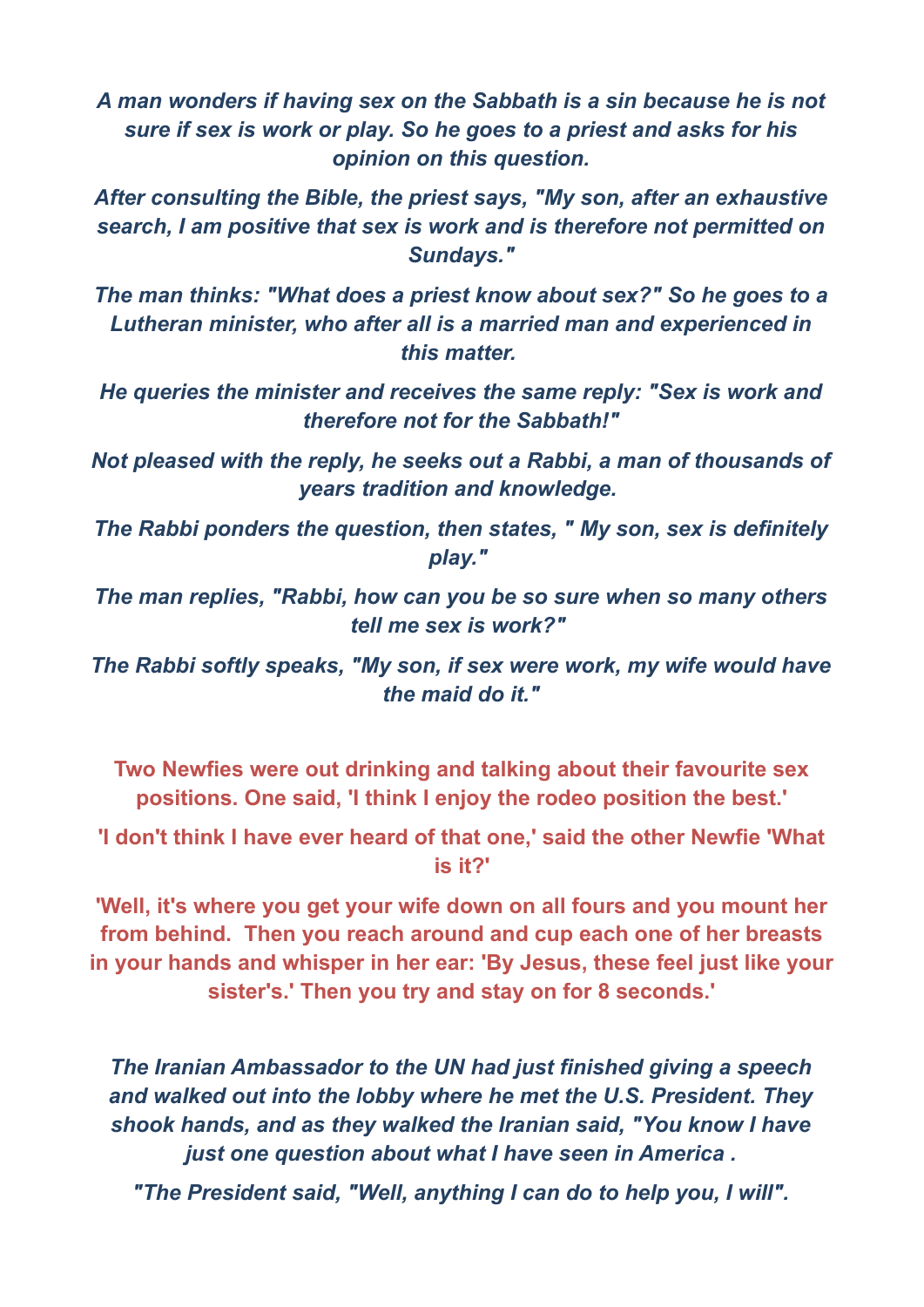*The Iranian whispered "My son watches this show 'Star Trek' and in it there is Chekhov who is Russian, Scotty who is Scottish, Uhura who is Black and Sulu who is Japanese, but no Muslims.*

*My son is very upset and doesn't understand why there aren't any Iranians, Iraqis, Afghans, Syrians or Pakistanis on Star Trek."*

*The President laughed, leaned toward the Iranian ambassador, and whispered back, "That's because it takes place in the future".*

**Great news for YOU during these financially challenging times!**

**I found a prostitute who charges by the inch. Obviously, I can't afford her, but,**

## **I thought you might enjoy a cheap night out.**

*When the reward is great, the effort to succeed is great, but when government takes all the reward away, no one will try or want to succeed.* 

*An economics professor at a local college made a statement that he had never failed a single student before, but had recently failed an entire class. That class had insisted that socialism worked and that no one would be poor and no one would be rich, a great equalizer. The professor then said, "OK, we will have an experiment in this class on plan". All grades will be averaged and everyone will receive the same grade so no one will fail and no one will receive an A.... (substituting grades for dollars - something closer to home and more readily understood by all).*

*After the first test, the grades were averaged and everyone got a B. The students who studied hard were upset and the students who studied little were happy. As the second test rolled around, the students who studied little had studied even less and the ones who studied hard decided they wanted a free ride too so they studied little. The second test average was a D! No one was happy. When the 3rd test rolled around, the average was an F. As the tests proceeded, the scores never increased as bickering, blame*

*and name-calling all resulted in hard feelings and no one would study for the benefit of anyone else.*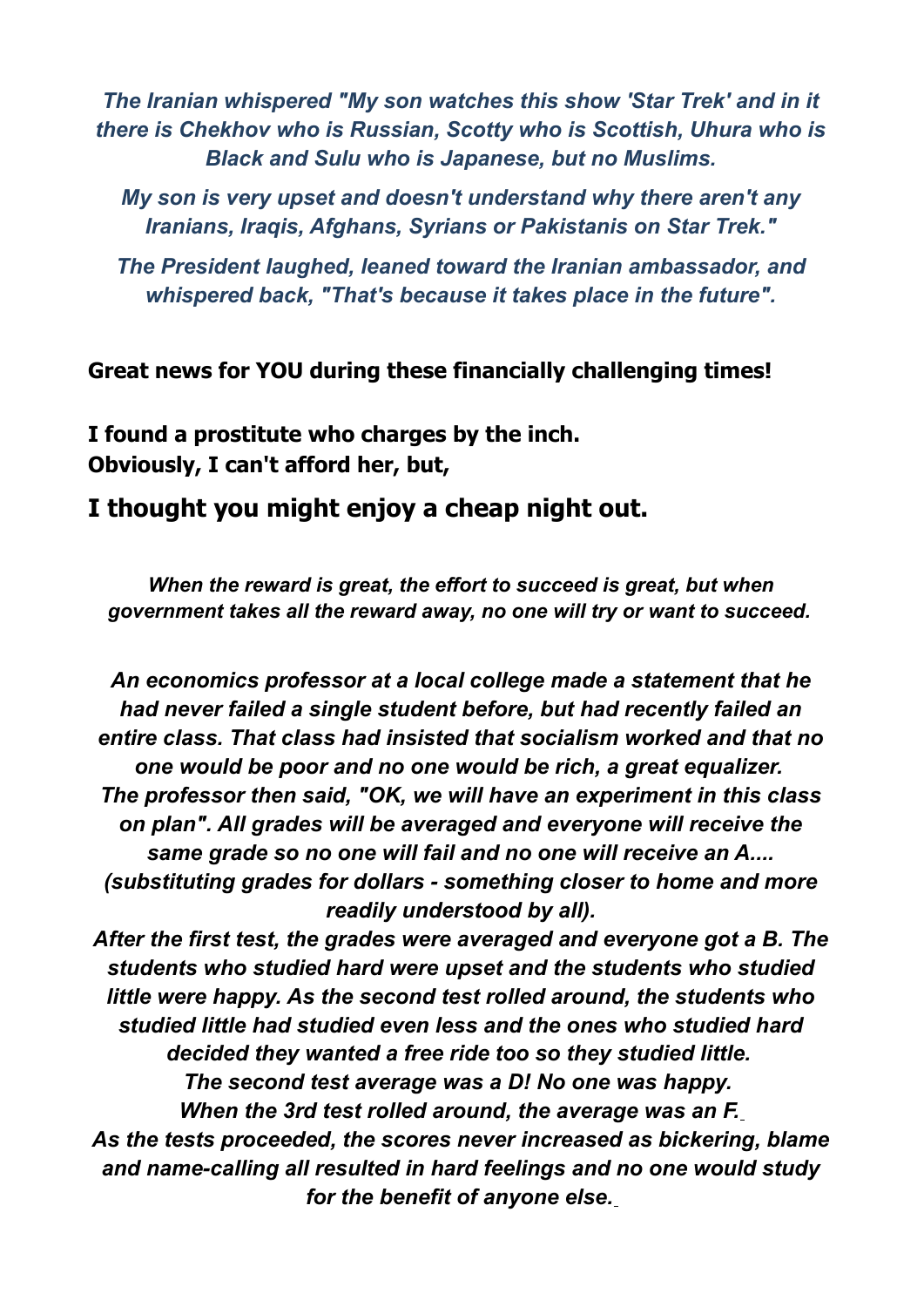A Chinese guy goes to a Jew to buy black bras, size 38. The Jew, known for his skills as a businessman, says that black bras are rare and that he is finding it very difficult to buy them from his suppliers. Therefore he has to charge \$50.00 for them.

The Chinese guy buys 25 bras. He returns a few days later and this time orders fifty.

The Jew tells him that they have become even harder to get and charges him \$60.00 each.

The Chinese guy returns a month later and buys the Jews remaining stock of 50, and this time for \$75.00 each.

The Jew is somewhat puzzled by the large demand for black size 38 bras and asks the Chinese guy, "...please tell me - What do you do with all these black bras?"

The Chinese guy answers: "I cut them in half and sell them as skull caps to you Jews for \$200.00 each."

# **.......and this is why the Chinese own us!**

# **"Business is Business"**

**A crusty old man walks into a bank and says: "I wanna open a f\*\*king savings account.**

**"The astonished woman replies, "I beg your pardon, but that kind of language is not tolerated here. "She goes to the bank manager to complain. The Manager agrees such foul language can't be accepted.**

**They both return to the window and ask the old geezer, "Sir, what seems to be the problem here?"**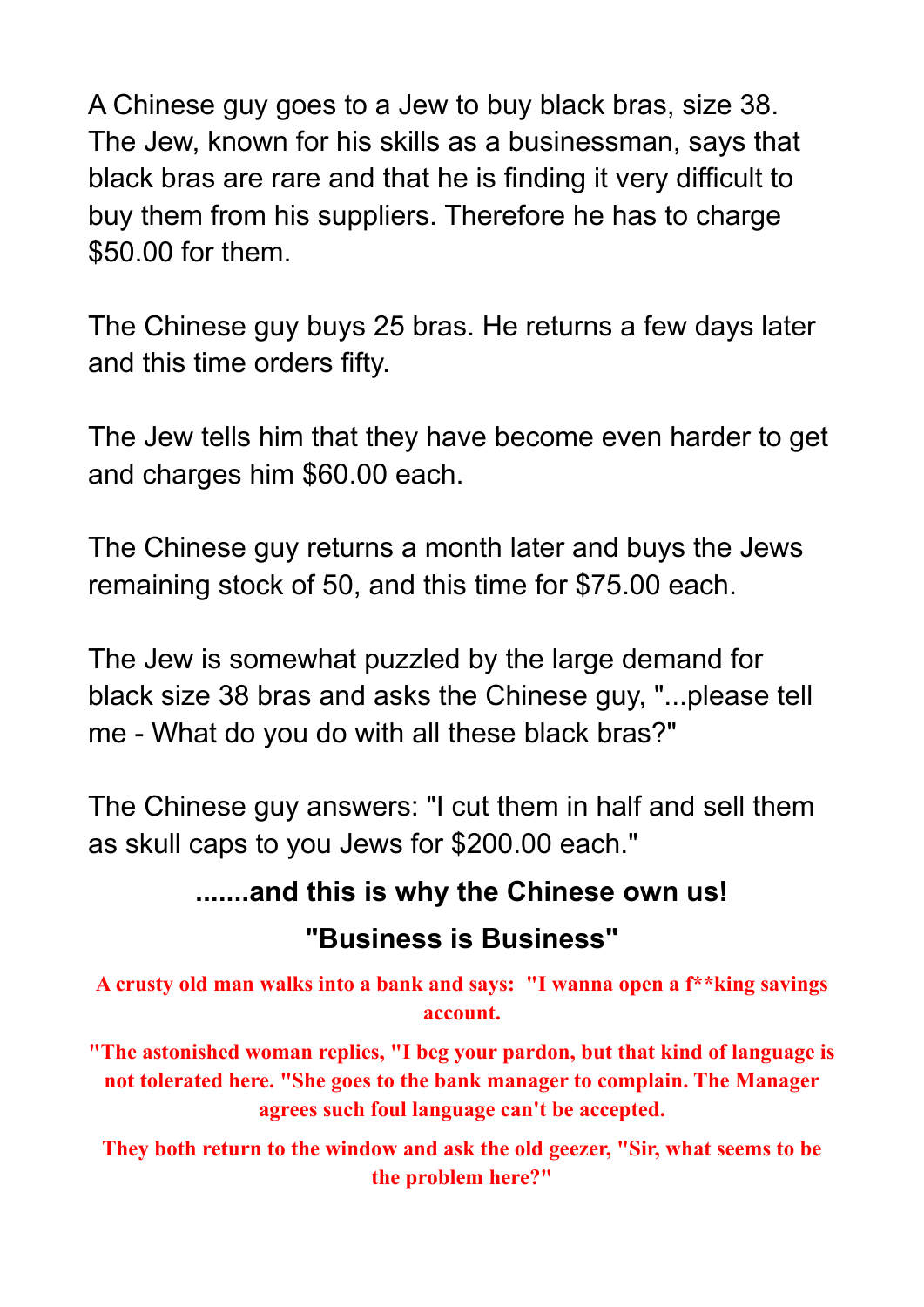**Old man: "There is no f\*\*king problem, I just won \$200 million bucks in the f\*\*king lottery and I want to put my f\*\*king money in this f\*\*king bank. "Manager: "I see, and is this bitch giving you a f\*\*king hard time sir?" Moral of the story: When money talks, nobody checks the Grammar!**

#### **Actual call centre conversations!**

Customer: 'I've been calling 700-1000 for two days and can't get through;

can you help?'

Operator: 'Where did you get that number, sir?'

Customer: 'It's on the door of your business.'

Operator: 'Sir, those are the hours that we are open.'

----------------------------------------------------------------------

#### **Samsung Electronics**

Caller: 'Can you give me the telephone number for Jack?' Operator: 'I'm sorry, sir, I don't understand who you are talking about.' Caller: 'On page 1, section 5, of the user guide it clearly states that I need to unplug the fax machine from the AC wall socket and telephone Jack before cleaning. Now, can you give me the number for Jack?'

Operator: 'I think it means the telephone plug on the wall.'

--------------------------------------------------------------------

#### **RAC Motoring Services**

Caller: 'Does your European Breakdown Policy cover me when I am

travelling in Australia ?'

Operator: 'Does the policy name give you a clue?'

----------------------------------------------------------------------

Caller (enquiring about legal requirements while travelling in Europe)

'If I register my car in France , and then take it to England ,

do I have to change the steering wheel to the other side of the car?'

#### **Directory Enquiries**

Caller: 'I'd like the number of the Argo Fish Bar, please'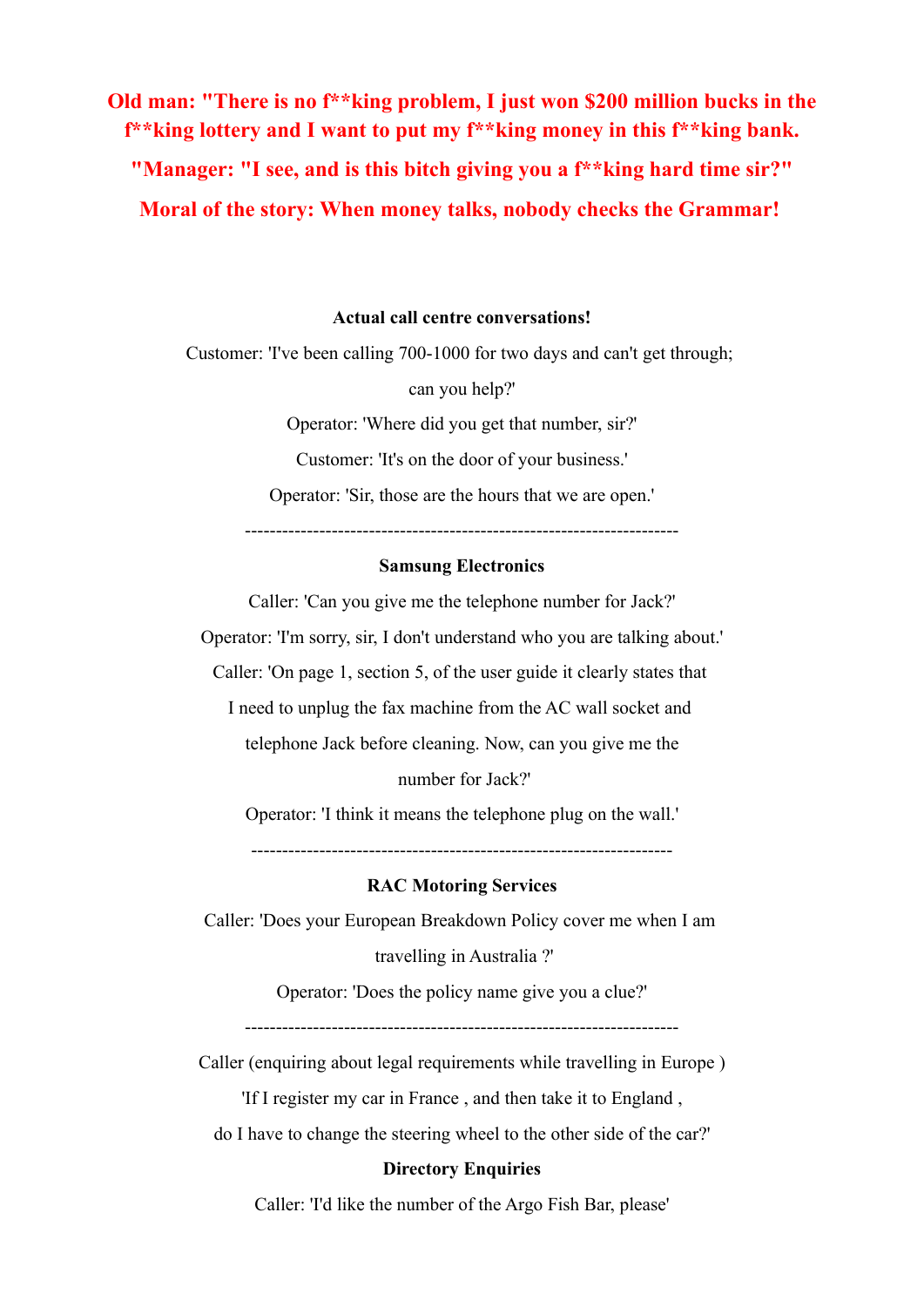Operator: 'I'm sorry, there's no listing. Are you sure that the spelling is correct?'

Caller: 'Well, it used to be called the Bargo Fish Bar but the 'B' fell off.'

----------------------------------------------------------------------

Then there was the caller who asked for a knitwear company in Woven.

Operator: 'Woven? Are you sure?'

Call 'Yes.. That's what it says on the label -- Woven in Scotland ...'

----------------------------------------------------------------------

On another occasion, a man making heavy breathing sounds from a phone box told a worried operator: 'I haven't got a pen, so I'm steaming up the window to write the number on.'

----------------------------------------------------------------------

Tech Support: 'I need you to right-click on the Open Desktop.'

Customer: 'OK.'

Tech Support: 'Did you get a pop-up menu?'

Customer: 'No.'

Tech Support: 'OK. Right-Click again. Do you see a pop-up menu?'

Customer: 'No.'

Tech Support: 'OK, sir. Can you tell me what you have done up until this point?'

Customer: 'Sure. You told me to write 'click' and I wrote 'click'.'

----------------------------------------------------------------------

Tech Support: 'OK. At the bottom left hand side of your screen, can

you see the 'OK' button displayed?'

Customer: 'Wow! How can you see my screen from there?'

Caller: 'I deleted a file from my PC last week and I just realised that I need it.

So, if I turn my system clock back two weeks will I get my file back again?'

----------------------------------------------------------------------

This has to be one of the funniest things in a long time. I think this guy should have been promoted, not fired. This is a true story from the Word Perfect Helpline, which was transcribed from a recording monitoring the customer care department..............

Needless to say the Help Desk employee was fired; however, he/she is currently suing the Word Perfect organisation for 'Termination without Cause.'

Actual dialogue of a former Word Perfect Customer Support employee.

(Now I know why they record these conversations!):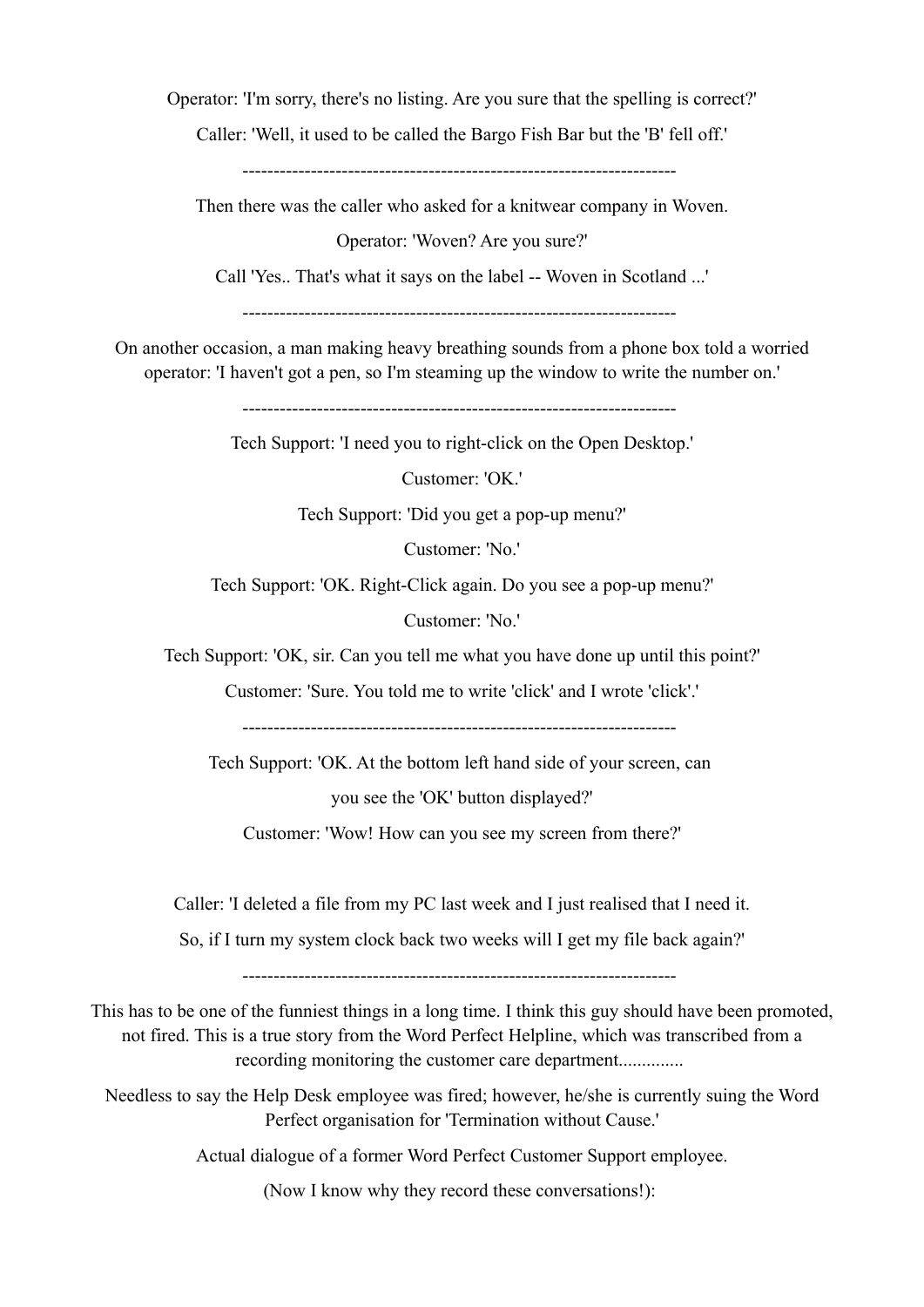Operator: 'Ridge Hall, computer assistance; may I help you?' Caller: 'Yes, well, I'm having trouble with WordPerfect .' Operator: 'What sort of trouble?' Caller: 'Well, I was just typing along, and all of a sudden the words went away.' Operator: 'Went away?' Caller: 'They disappeared' Operator: 'Hmm. So what does your screen look like now?' Caller: 'Nothing.' Operator: 'Nothing??' Caller: 'It's blank; it won't accept anything when I type.' Operator: 'Are you still in Word Perfect, or did you get out?' Caller: 'How do I tell?' Operator: 'Can you see the 'C: prompt' on the screen?' Caller: 'What's a sea-prompt?' Operator: 'Never mind, can you move your cursor around the screen?' Caller: 'There isn't any cursor; I told you, it won't accept anything I type..' Operator: 'Does your monitor have a power indicator?' Caller: 'What's a monitor?' Operator: 'It's the thing with the screen on it that looks like a TV. Does it have a little light that tells you when it's on?' Caller: 'I don't know.' Operator: 'Well, then look on the back of the monitor and find where the power cord goes into it. Can you see that??' Caller: 'Yes, I think so.' Opera tor: 'Great. Follow the cord to the plug, and tell me if it's plugged into the wall.. Caller: 'Yes, it is.' Operator: 'When you were behind the monitor, did you notice that there were two cables plugged into the back of it, not just one? ' Caller: 'No.' Operator: 'Well, there are. I need you to look back there again and

find the other cable.'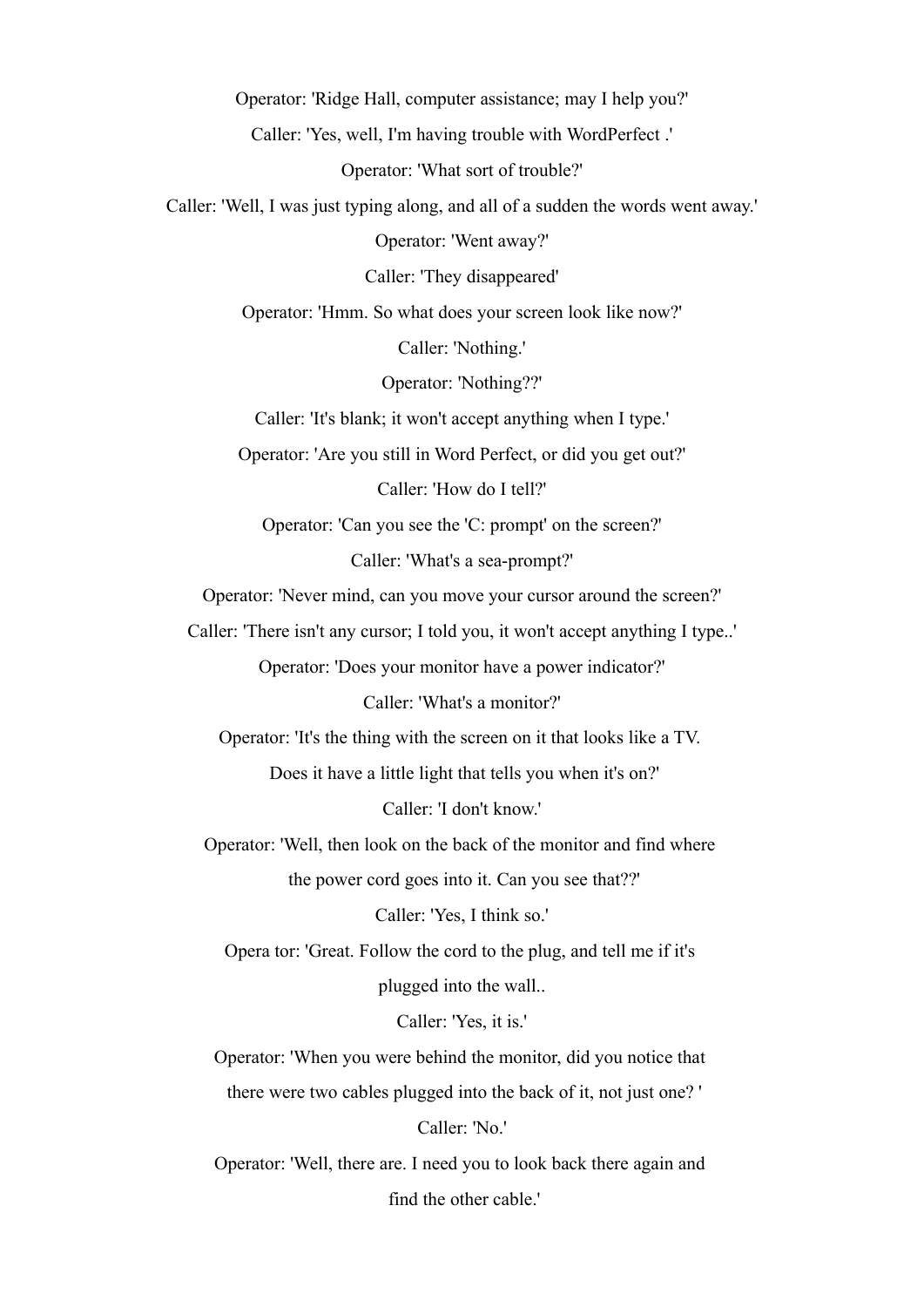Caller: 'Okay, here it is.'

Operator: 'Follow it for me, and tell me if it's plugged securely into

the back of your computer..'

Caller: 'I can't reach.'

Operator: 'OK. Well, can you see if it is?'

Caller: 'No..'

Operator: 'Even if you maybe put your knee on something and lean way over?'

Caller: 'Well, it's not because I don't have the right angle -- it's because it's dark.'

Operator: 'Dark?'

Caller: 'Yes - the office light is off, and the only light I have is

coming in from the window.'

Operator: 'Well, turn on the office light then.'

Caller: 'I can't.'

Operator: 'No? Why not?'

Caller: 'Because there's a power failure.'

Operator: 'A power .... A power failure? Aha. Okay, we've got it

licked now. Do you still have the boxes and manuals and

packing stuff that your computer came in?'

Caller: 'Well, yes, I keep them in the closet..'

Operator: 'Good. Go get them, and unplug your system and pack it

up just like it was when you got it.Then take it back to

the store you bought it from.'

Caller: 'Really? Is it that bad?'

Operator: 'Yes, I'm afraid it is.'

Caller: 'Well, all right then, I suppose. What do I tell them?'

Operator: 'Tell them you're too damned stupid to own a computer!'

**A muslim dies and goes up to heaven. He's stopped at the Pearly Gates by St.Peter who says, "Sorry, but we don't allow muslims into Heaven." "What?" replies the Muslim, "And why not?" "Well, we just don't."**